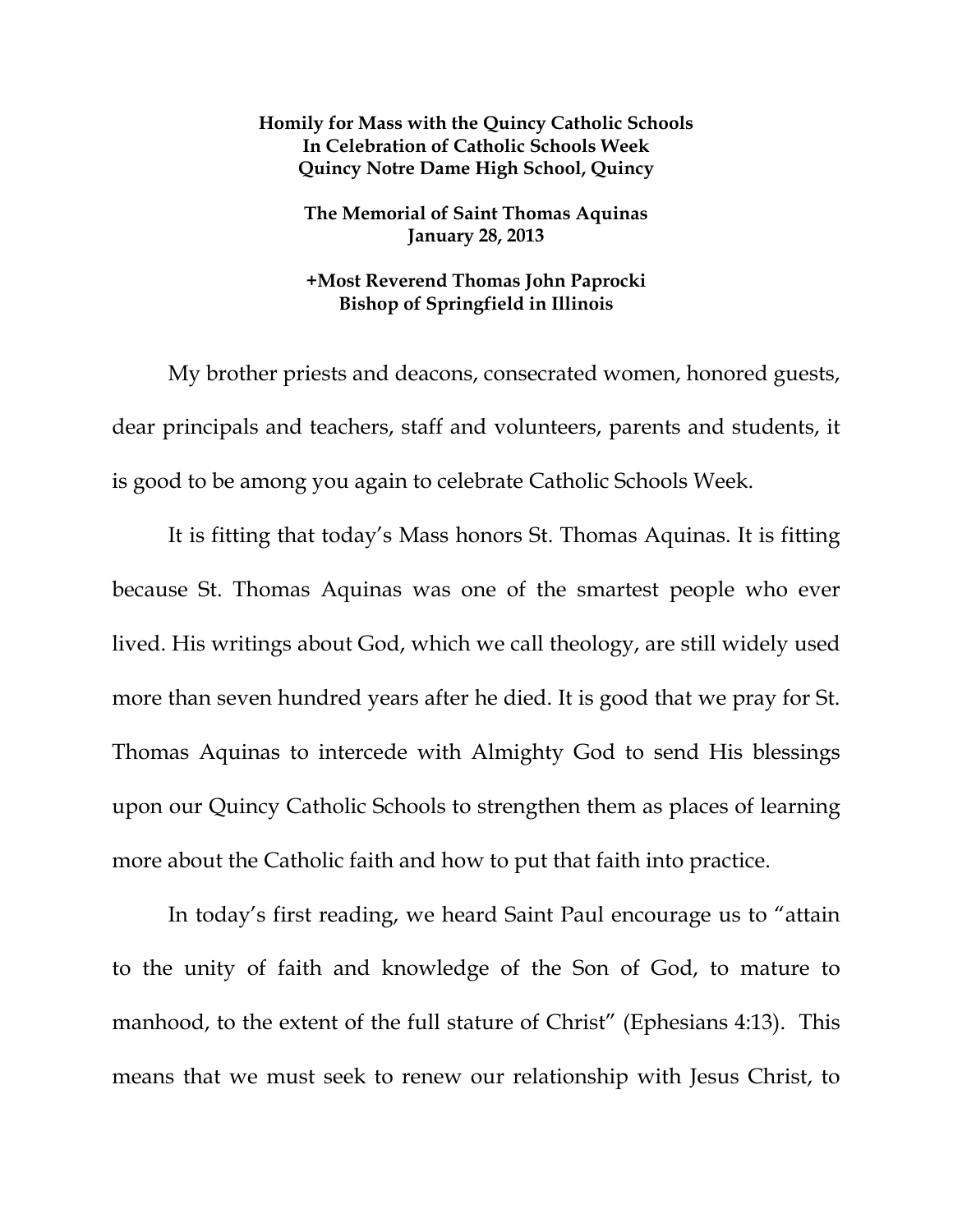encounter him frequently in the Eucharist and in the Sacrament of Penance, doing so in such a way that our presence at Sunday Mass and the confessing of our sins is done out of love.

We do not accept the notion of "good enough" in our athletic or academic pursuits. No employer seeks employees who only want to be "good enough." They want people who are exceptional. Why, then, do we so often allow ourselves to settle for being "good enough" when it comes to the practice of the faith? Jesus is not calling us to mediocrity; he is calling us to be saints.

So it is that in this Year of Faith, Pope Benedict VXI echoes these words of the Apostle and has called us to grow in our knowledge and understanding of the faith of the Church. This is not a simple invitation to achieve higher grades in religion class, as important as doing well in class is. Being able to answer questions on a test correctly is not enough to be counted as a disciple of Jesus Christ; it is one thing to know *about* Jesus Christ, and another thing altogether to *know* him. Pope Benedict reminds us that "knowing the content to be believed is not sufficient unless the heart, the authentic sacred space within the person, is opened by grace that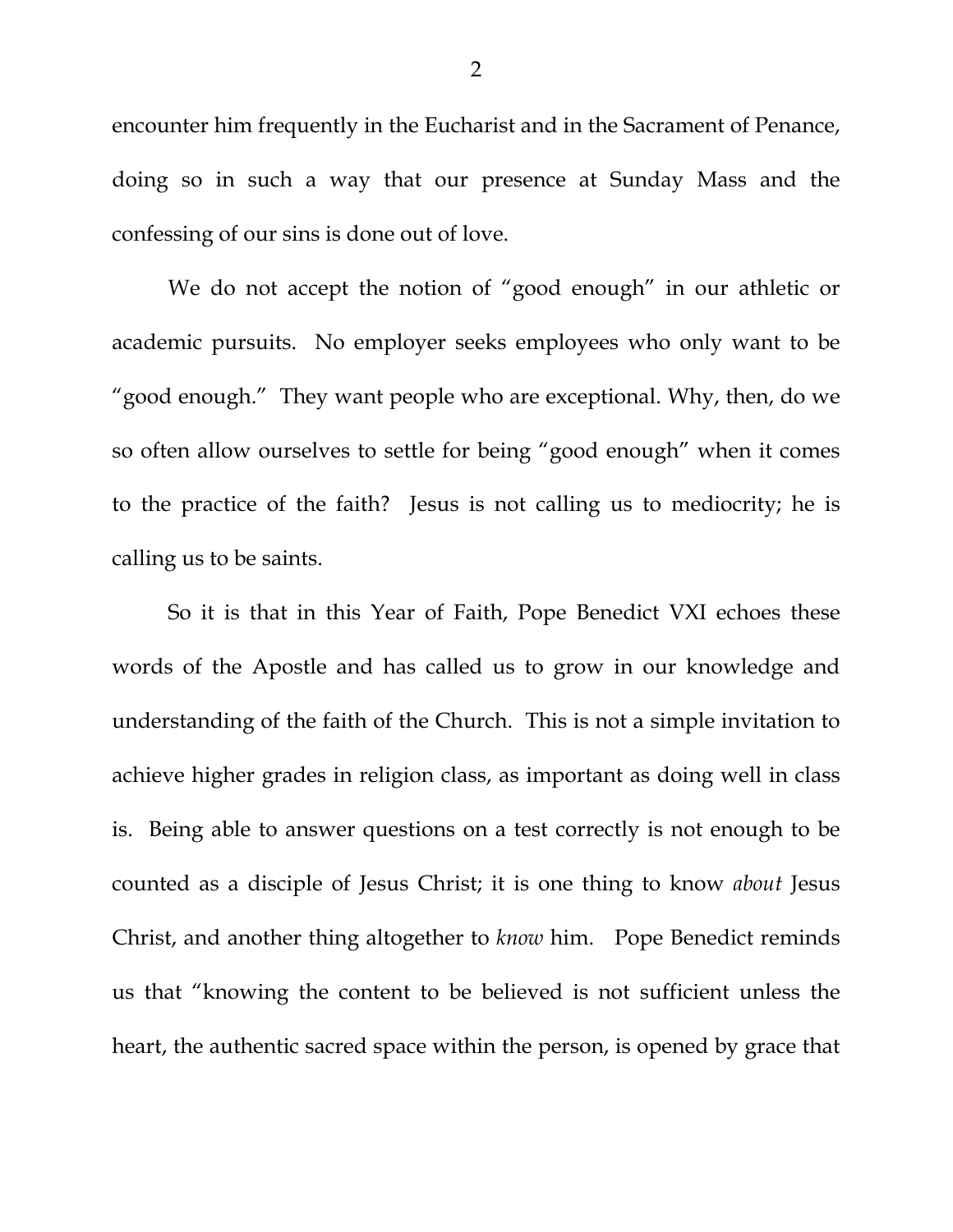allows the eye to see below the surface and to understand that what has been proclaimed is the word of God."1

As important as academic grades are in all of the subjects our students learn - and as well regarded as our Catholic schools are for their academic achievements – the high performance of our students is not the principal purpose of our Catholic schools. We have schools with high academic achievement because we know that the "knowledge of faith opens a door into the fullness of the saving mystery revealed by God."2 Everything we learn about the natural world – about math and science and history and art and music and geography and literature - can teach us something about God. This was the great insight of Saint Thomas Aquinas who devoted his life to learning and teaching so that by the grace given him he might "equip the holy ones for the work of ministry, for building up the Body of Christ" (Ephesians 4:12).

It should be a matter of great concern to us that many of our students have not grasped this connection between learning about creation as a means to encounter the Creator and to further a personal relationship with Him. You may have heard the statistic that the second-largest religious group in the United States is non-practicing Catholics. I am sure that many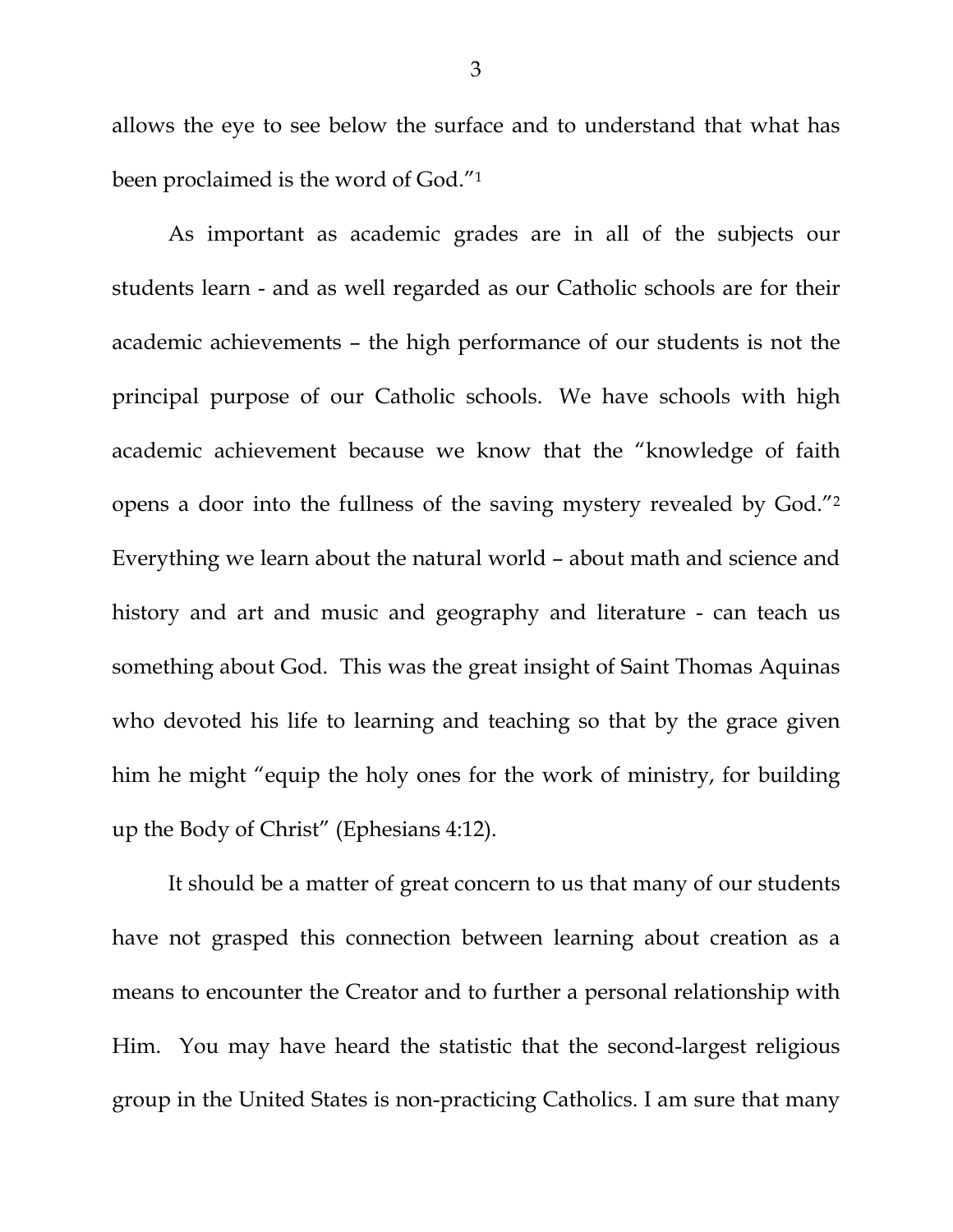of us know personally the people and stories behind these numbers. They are our sisters and brothers, our nieces and nephews, our sons and daughters, our neighbors and co-workers. Too many students in our parochial schools graduate from the Catholic school system and, upon graduation, do not enter a church again for many years, if at all. Our Catholic schools, and everyone in them, must seek to hand on the faith through a real and personal encounter with Jesus Christ. If students leave our schools without an experience of the love of God, then we have failed in our mission.

What can we say to reignite in them the fire of faith? What is Christ inspiring us to do to proclaim the faith anew to these lost sheep? How can we raise the standard of God's love? These questions lie at the heart of the Year of Faith. Of this task, the Holy Father wrote: "To rediscover the content of the faith that is professed, celebrated, lived, and prayed, and to reflect on the act of faith, is a task that every believer must make his own, especially in the course of this Year."3 To this end, I would like to propose to a three-fold plan to make the most of this Year of Faith.

 First, we must be grateful for the faith we have received, for our encounter with the Lord. Families should strive to make their homes

4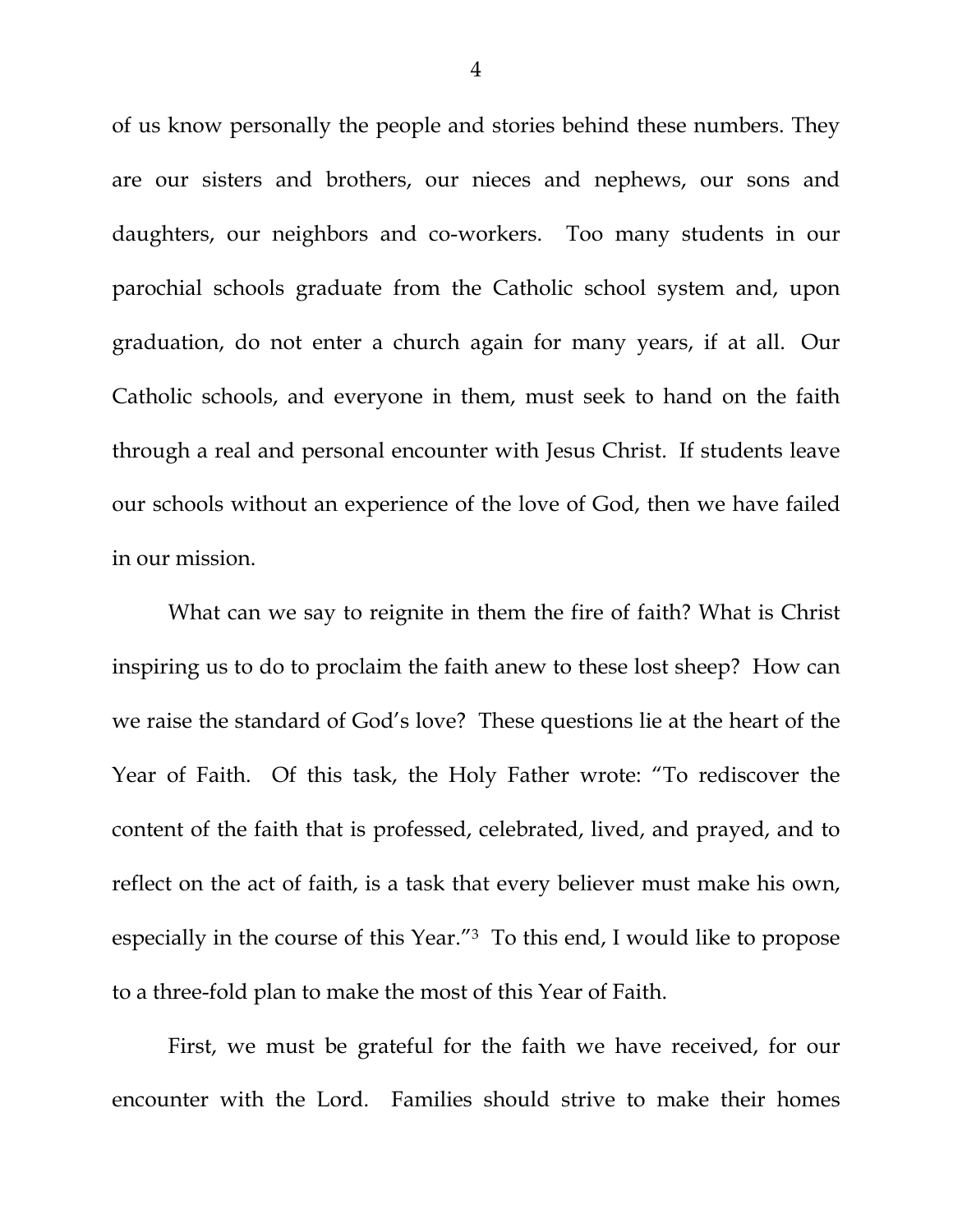places where the family prays together, reads the Scriptures together, and is nourished together at Sunday Mass. Families should strive to allow their faith to influence everything they do, rather than reserving their faith only for an hour or so on Sunday.

 Second, we must endeavor to understand all the more clearly the faith we profess. If a friend, family member or co-worker asks us a question about the Catholic faith, can we provide an adequate – and correct – answer? We ought to be able to do so.

 Third, we must share our faith, not only with our family and friends, but with our co-workers and everyone we meet. As the Holy Father reminds us, "Confessing with the lips indicates in turn that faith implies public testimony and commitment."4

 This three-fold plan is the way of discipleship and through it we grow closer in our friendship with Jesus Christ. If we make use of these three steps both in this Catholic Schools Week and in this Year of Faith, to raise the standards of faith, then we must raise above all the standard of the Cross. Each time we lift the Cross high we proclaim the loving mercy of God who calls everyone to himself.